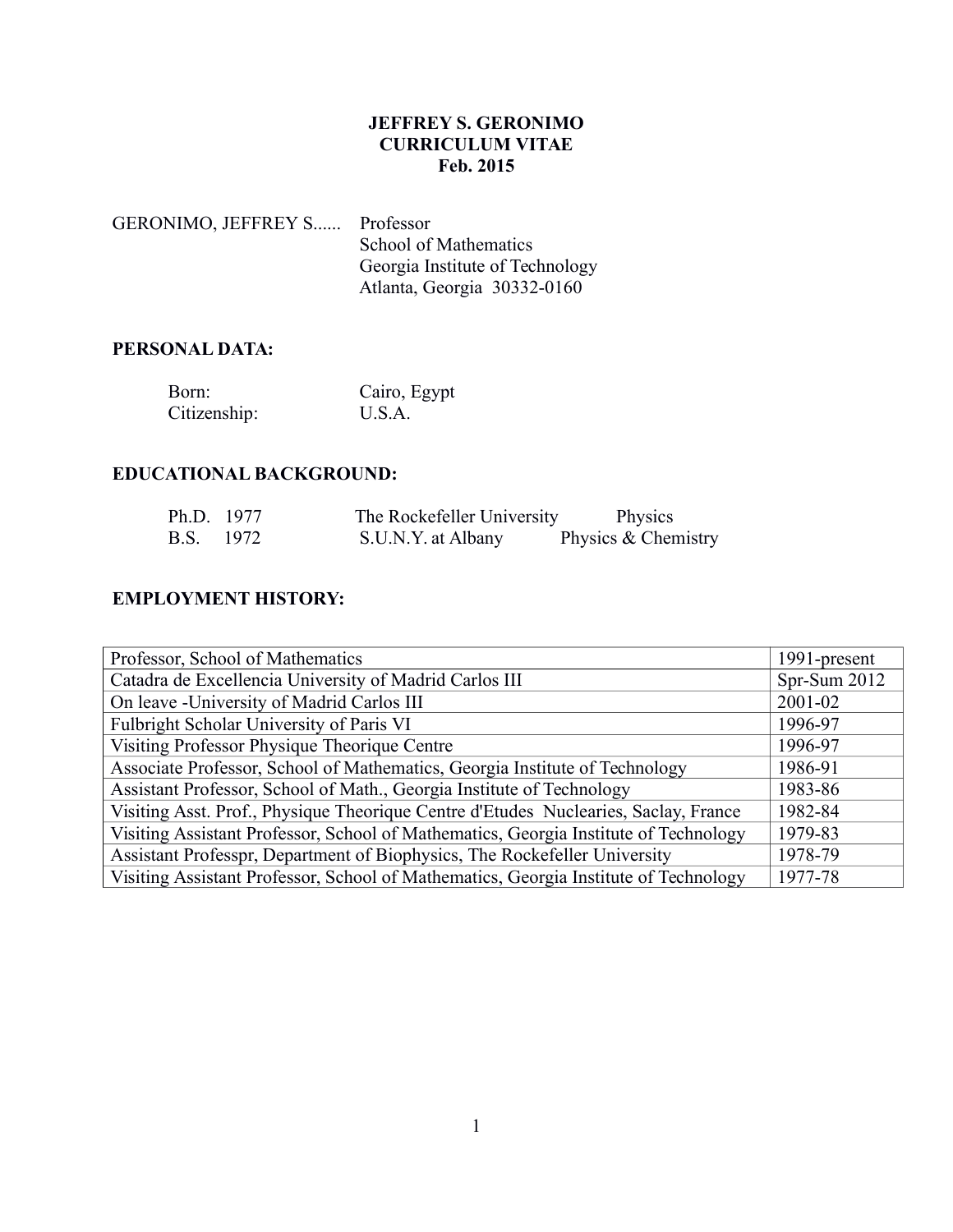### **CURRENT FIELDS OF INTEREST:**

Applied mathematics, scattering theory, orthogonal polynomials, dynamical systems, iterated maps, numerical analysis, wavelets

## **REFEREED PUBLICATIONS:**

### **(a) Already Published**

"A hypergeometric basis for the Alpert multiresolution analysis" (with P. Iliev) Siam J. Math. Anal. 47 (2015) 654-668.

Wavelets centered on on a knot sequence: piecewise polynomial wavelets on a quasi-crystal lattice (with B. Atkinson, D. Bruff, and d, Hardin) J. Fourier Anal. And Appl. (electronic) (2015) DOI10.1007/s0041-014-9375-9

A topological separation condition for fractal attractors. (with T. Bedford and S. Borodachov), J. Fractal Geometry 1 (2014) 243-271.

Fejer-Riesz Factorization and the structure of polynomials orthogonal on the bi-circle. (with P. Iliev) J. Eur. Math. Soc. 16 (2014) 1849-1880

"Baxter's difference systems and orthogonal rational functions (with Karl Deckers) Journal of Approx Theory 164 (2012) 1085-1096.

"On Baxter's difference system" (with L. Golinskii) J. Approx. Theory. 163,(2011), 1522-1533.

"Multivariable Askey-Wilson Function and Bispectrality" (with P. Iliev) Ramanajan J. 24, (2011), 273-287

"On the Markov sequence problem for Jacobi polynomials" (with E. Carlen and M. Loss) Adv. Math. 226, (2011), 3426-3466

"Bispectrality of Multivariable Racah-Wilson Polynomials" (With Plamen Iliev) Constr. Approximation 31, (2010), 417-457

"On a class of Two variable Bernstein-Szego measures" (with A Delgado, P, Iliev, Y. Xu) Constr Approx. 30, (2009), 71-91

"Determination of the spectral gap in the Kac model for physical momentum and energy conserving collisions" (with Eric Carlen and Michael Loss) SIAM Journal of Math Anal. 40 (2008) 327-364

"Varying weights for orthogonal polynomials with monotonically varying recurrence coefficients" (with Walter Van Assche and Alexander Aptekarev) JAT 150 (2007) 214-238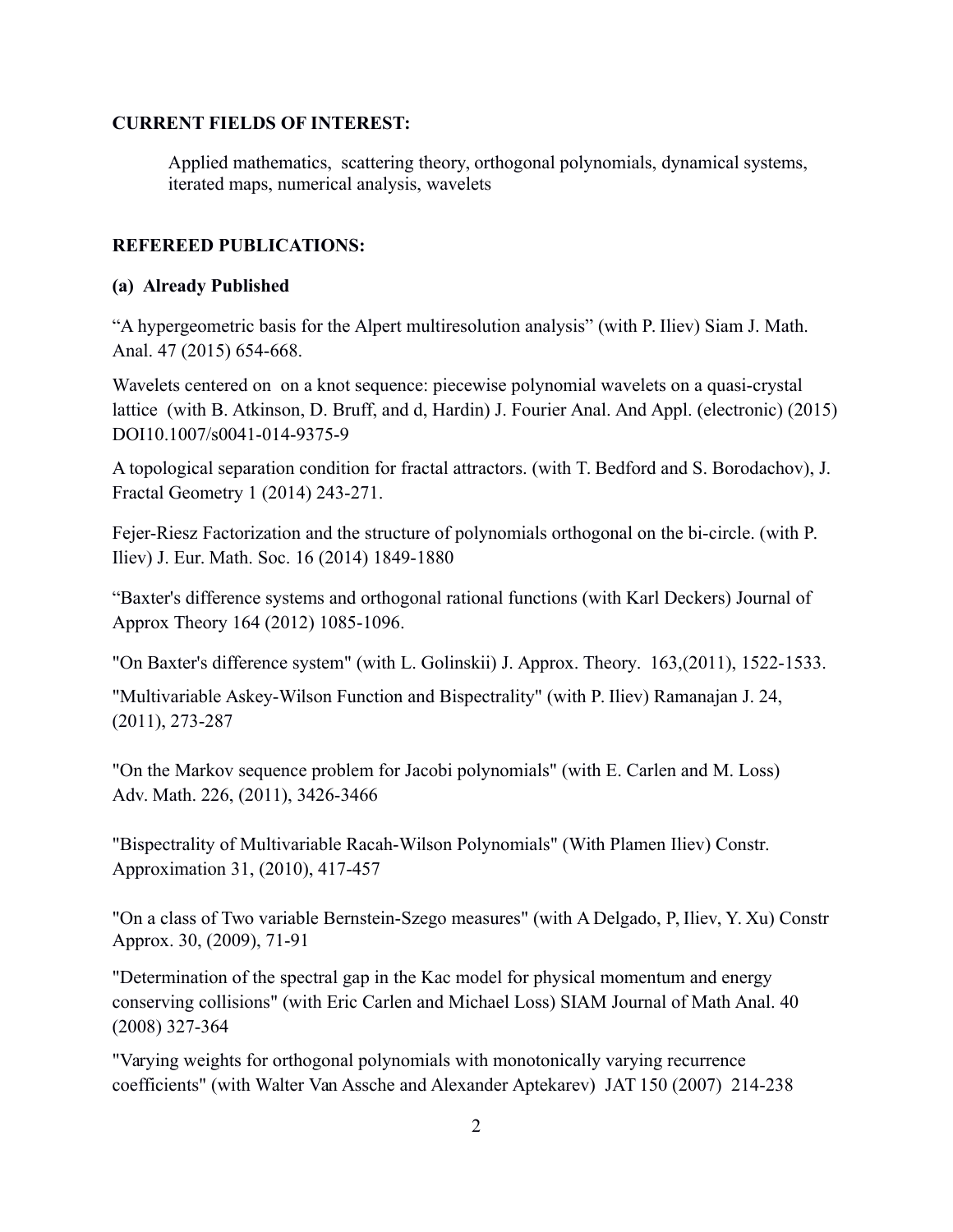"Two variable orthogonal polynomials on the bicircle and structured matrices" (with Hugo Woerdeman) SIAM J Matrix Anal. Appl. 29 (2007) 796-825

"Two Variable polynomials Intersecting zeros and stability" (with H Woerdeman) IEEE Trans Circuits and Systems 53 (2006) 1130-1139

"Two variable orthogonal polynomials and structured matrices" (with A. Delgado, P. Iliev, and F. Marcellan) SIAM J. Matrix Anal. 28 (2006) 118-147

"Factorization of multivariate positive Laurent polynomials" (with M-J Lai) JAT 139 (2006) 327- 345

"On extensions of a Theorem of Baxter" (with A. Martinez-Finkelstein) JAT 139 (2006) 214-222

"The Operator Valued Autoregressive Filter Problem and the Suboptimal Nehari Problem in Two Variables" (with Hugo Weordeman) Integral Equations and Operator Theory 53 (2005) 343-361

"Asymptotics for Sobolev Orthogonal Polynomials for Exponential Weights"(with D. Lubinsky and P. Marcellan) Const. Appr. 22 (2005) 309-346

"Algebro-Gerometric Solutions of the Baxter-Szego Difference equation" (with F. Gesztesy and H. Holden) CMP 258 (2005) 149-177

"Positive extensions and Fejer-Riesz factorization for two-variable trigonometric polynomials" (with H. Woerdeman) Annals of Math. 160 (2004) 839-906

"WKB and Turning Point Theory for Second Order Difference Equations" (with O Bruno, and W. Van Assche) Operators Theory: Advances and Applications. 154 (2004) 101-138

"A Numerical Algorithm for the 2D Autoregressive Filter Problem" (with H. Woerdeman and G. Castro) IEEE Transactions in Signal Proc. 83 (2003) 1299-1308

"Certain Two Dimensional Integrals that Appear in Conformal Field Theory" (with H. Navelet) J. Math Physics. 44 (2003) 2293-2319

"Necessary and Sufficient Condition that the Limit of Stieljes Transforms is a Stieljes Transform" (with T.P Hill) Journ. Approx. Theory 121 (2003) 54-60

"Squeezable Orthogonal Bases: Accuracy and Smoothness" (with G. Donovan and D. Hardin) SIAM J. Numer. Anal. 40 (2002) 1077-1096

"Compactly Supported, Piecewise Affine Scaling Functions on Triangulations" (with G.Donovan and D. Hardin) Const. Approx. 16 (2000) 201-219

"Orthogonal Polynomials and the Construction of Piecewise Polynomial Smooth Wavelets" (with G. Donovan and D. Hardin) SIAM J. Math. Anal. 30 (1998) 1029-1056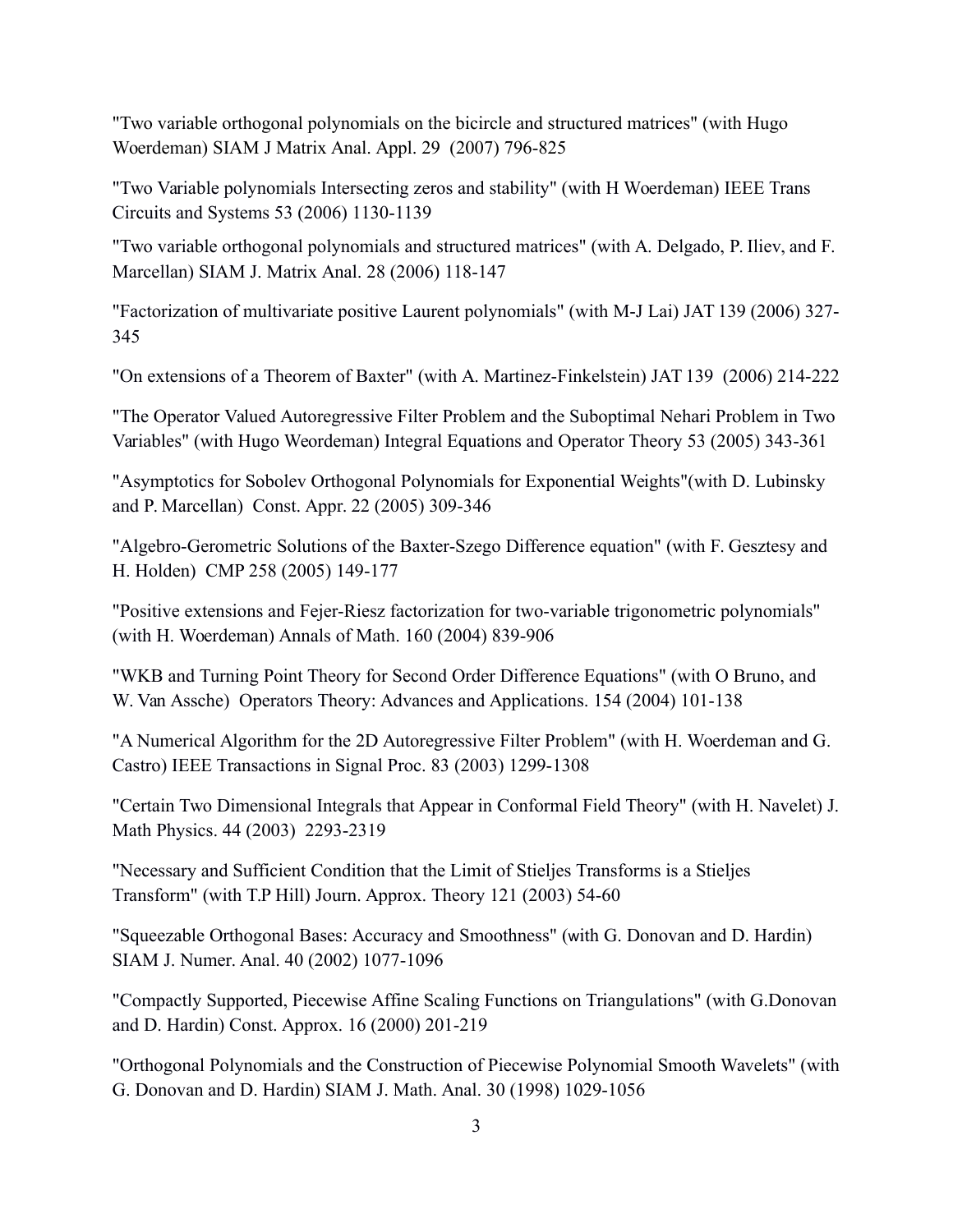"An Inverse Problem Associated with Polynomials Orthogonal on the Unit Circle" (with R. Johnson) Commun. Math Phys. 193 (1998) 125-150

"The Inverse Fractal Problem for Polyhulled Disjoint Attractors" (with A. Delui and R. Shonkwiler) Phil. Trans. R. Soc. Lond A 355 (1997) 1017-1062

"Design of Prefilters for Discrete Multiwavelet Transforms" (with X. Xia, D. Hardin and B. Suter) IEEE Trans. Signal Proc. 44 (1996) 25-35

"Construction of orthogonal wavelets using fractal interpolation functions" (with G. Donovan, D. Hardin and P. Massopust) SIAM J. Math. Anal. 27 (1996) 1158-1192

 "Interwining multiresolution analysis and the construction of piecewise polynomial wavelets" (with G. Donovan, and D. Hardin) SIAM J. Math. Anal. 27 (1996) 1791-1815

"Rotation Number Associated with Polynomials Orthogonal on the Unit Circle" (with R. Johnson) JDE 132 (1996) 140-178

"Fractal functions and wavelet expansions based on several scaling functions" (with D. Hardin and P. Massopust) J. Approx. Theory 78 (1994) 373-401

"Scattering Theory, Orthogonal Polynomials and Q-series" SIAM J. Math. Anal. 25 (1994) 392- 419

"A Difference Equation Arising from the Trignometric moment Problem having Random Reflection Coefficients - An Operator Theoretic Approach" (with A. Teplyaev) J. Funct. Anal 123 (1994) 12-45

"Strong Asymptotics for Orthogonal Polynomials with Regularly and Slowly Varying Recurrence Coefficients" (with D. Smith and W. Van Assche) J. Approx. Theory 72 (1993) 141- 158

 "Fractal Interpolation Surfaces with an Application to a Two-Dimensional Multiresolution Analysis" (with D. Hardin), J. Math Anal. and App. 176 (1993) 561-586

"Singularity Spectrum for Recurrent IFS Attractors" (with J. F. King) Nonlinearity 6 (1992) 337- 348

"WKB (Louisville-Green) Analysis of Second Order Difference Equations and Applications" (with D. Smith) J. Approx. Theory 69 (1992) 269-301

"Approximating the weight function for orthogonal polynomials on several intervals" (with W. Van Assche) J. Approx. Theory 65 (1991) 341-371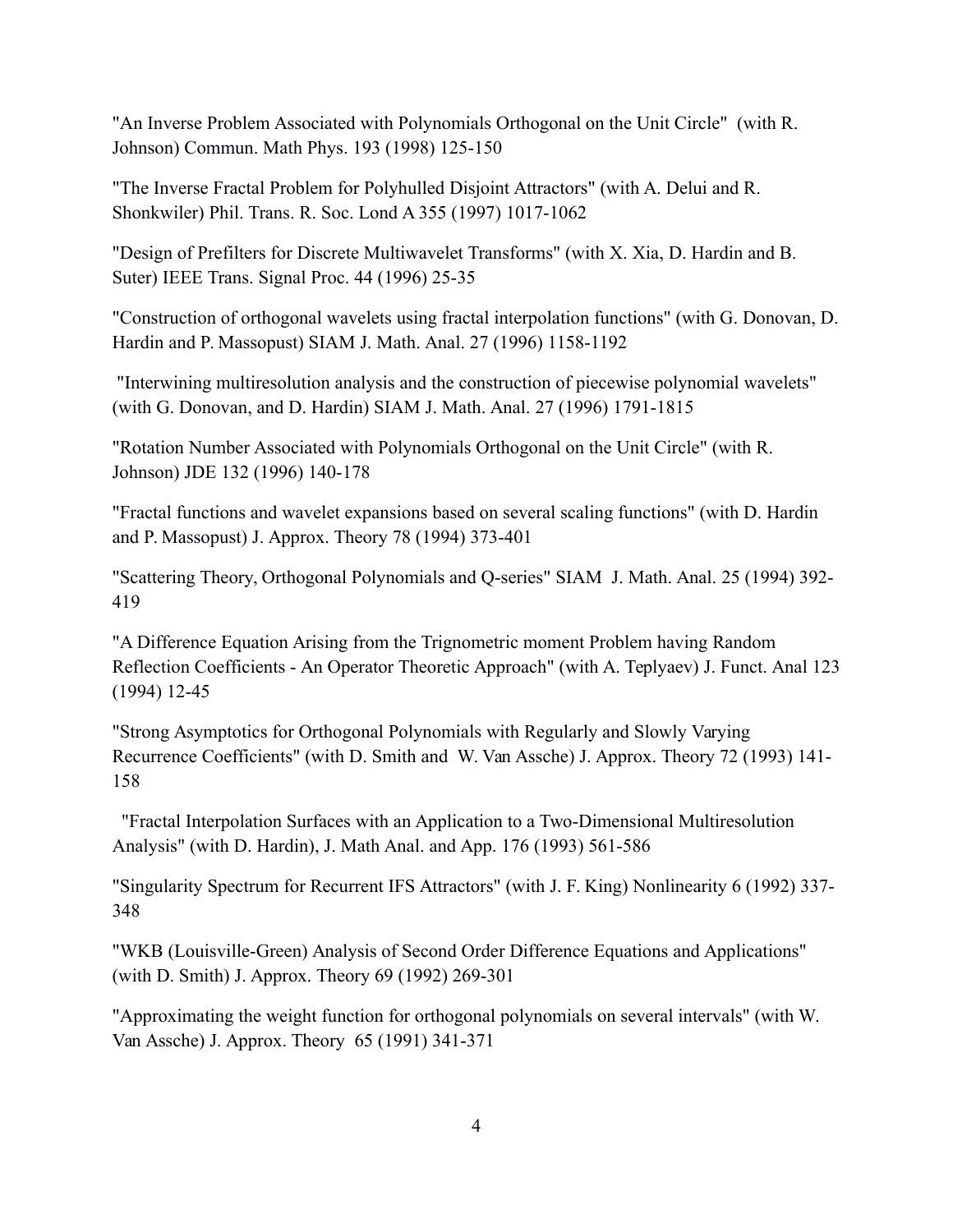"Dimensions associated with recurrent self-similar sets" (with A. Deliu, D. Hardin and R. Shonkwiler), Math. Proc. Camb. Phil. Soc. 110 (1991) 327-336.

"On Geometric Sequences of Reflection Coefficients" (with D. S. Mazel and M. H. Hayes) IEEE Trans. on Accoustics, Speech, and Signal Processing 38 (1990) 1810-1812

"Relative Asymptotics for Orthogonal Polynomials with Unbounded Recurrence Coefficients" (with W. Van Assche) J. Approx. Theory 62 (1990) 47-69

"Capacities of Measures Associated with Iterated Function Systems" (with D. Hardin) Const. Approx. 5 (1989) 89-98

 "Asymptotics for Orthogonal Polynomials with Unbounded Recurrence Coefficients" (with W. Van Assche), Rocky Mountain J. Math. (19) (1989) 39-49

 "Invariant Measures for Markov Processes Arising from Iterated Function Systems with Place Dependent Probabilities" (with M. F. Barnsley, S. Demko, and J. Elton) Ann. Inst. Henri Poincare 24 (1988) 367-394

"Orthogonal Polynomials on Several Intervals via a Polynomial Mapping" (with W. Van Assche) Trans. Amer. Soc. 308 (1988) 559-581

"Asymptotics for Orthogonal Polynomials On and Off the Essential Spectrum" (with W. Van Assche) J. Approx. Theory. 55 (1988) 220-231

"On the Asymptotic Distribution of Eigenvalues of Banded Matrices" (with E. M. Harrell II and W. Van Assche) Const. Approx. 4 (1988) 403-417

"Function Weighed Measures and Orthogonal Polynomials on Julia Sets" (with D. Bessis and P. Moussa) Const. Approx. 4 (1988) 157-173

"On the Spectra of Infinite Dimensional Jacobi Matrices" J. Approx. Theory 53 (1988) 251-265

"Orthogonal Polynomials with Asymptotically Periodic Recurrence Coefficients" (with W. van Assche) J. Approx. Theory 46 (1986) 251-283

"Almost Periodic Operators Associated with Julia Sets" (with M. F. Barnsley and A. N. Harrington) Comm. Math. Phys. 99 (1985) 303-317

"Geometry and Combinatorics of Julia Sets of Real Quadratic Maps" (with M. F. Barnsley and A. N. Harrington) J. Stat. Phys. 37 (1984) 51-92

"Geometry and Combinatorics of Julia Sets of Real Quadratic Maps" (with M. F. Barnsley and A. N. Harrington) J. Stat. Phys. 37 (1984) 51-92

"Ensembles de Julia et Proprietes de Localisation des Families Iterees D'Entiers Algebriques"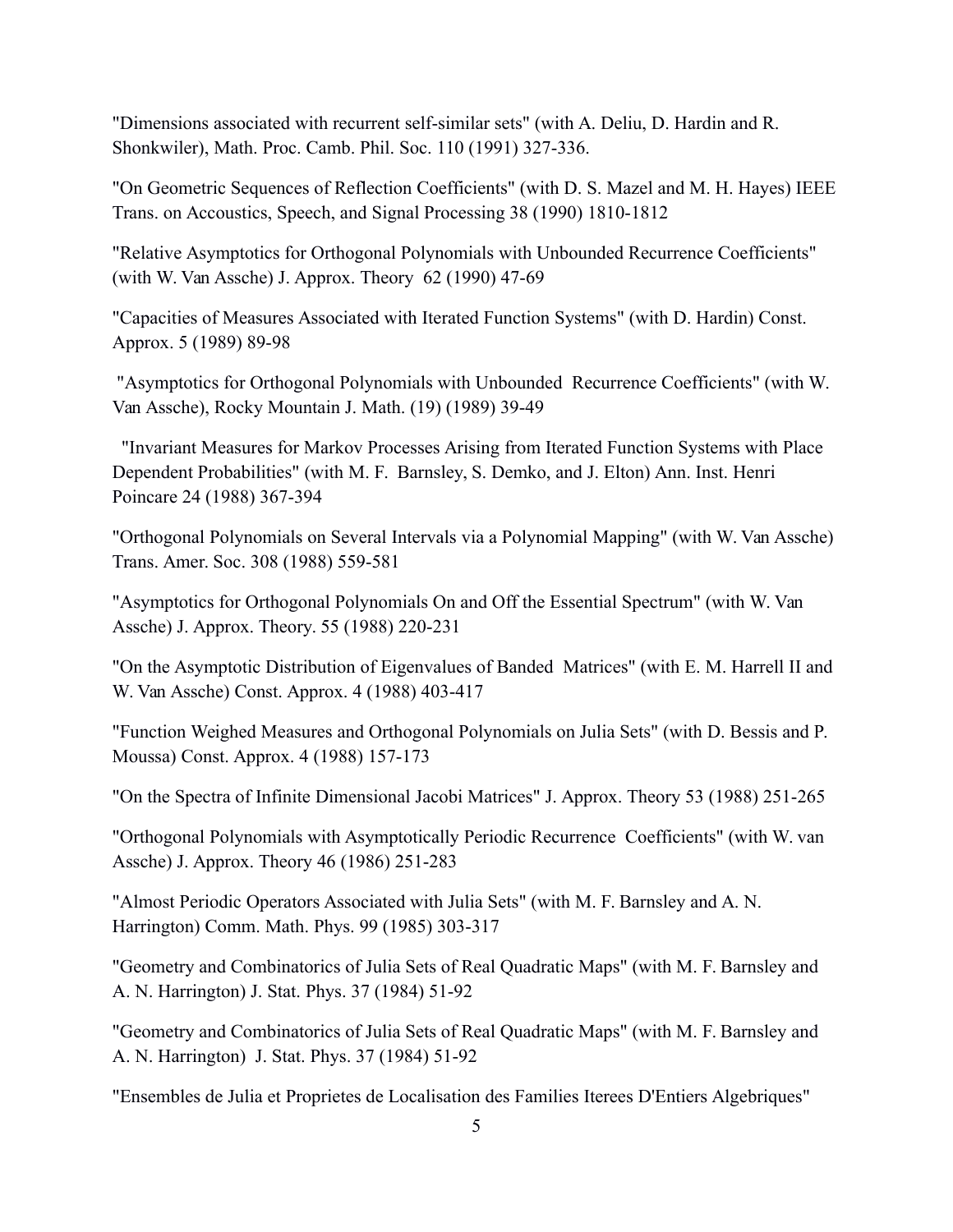(with D. Bessis and P. Moussa) Comptes-Rendus (Paris) 299 (1984) 281-284

"Mellin Transforms Associated with Julia Sets and Physical Applications" (with D. Bessis and P. Moussa) J. Stat. Phys. 34 (1984) 75-110

"Geometrical and Electrical Properties of Some Julia Sets" (with M. F. Barnsley and A. N. Harrington)

"Classical and Quantum Models and Arithmetic Problems" (ed. D. Chudnovskyand G. Chudnovsky) lecture notes pure and applied mathematics, Decker 92 (1984) 1-68

"Geometry, Electrostatic Measure, and Orthoqonal Polynomials on Julia Sets for Polynomials" (with M. F. Barnsley and A. N. Harrington) J. of Ergodic Theory and Dynamical Systems 3 (1983) 509-520

 "Complex Spectral Dimensionality on Fractal Structures" (with D. Bessis and P. Moussa) J. Physique.-Lett. 44 (1983) 977-982

"Some Tree-like Julia Sets and Pade Approximants" (with M. F. Barnsley and A. N. Harrington) Lett. Math. Phys. 7 (1983) 279-286

"Infinite Dimensional Jacobi Matrices Associated with Julia Sets" (with M. F. Barnsley and A. N. Harrington) Proc. Am. Math. Soc. 88 (1983) 625-630

"Necessary and Sufficient Conditions Relating the Coefficients in the Recurrence Formula to the Spectral Function for Orthogonal Polynomials" (with P. G. Nevai) SIAM J. Math. Anal. 14 (1983) 622-637

"On the Invariant Sets of a Family of Quadratic Maps" (with M. F. Barnsley and A. N. Harrington) Comm. Math. Phys. 88 (1983) 479-501

 "Orthogonal Polynomials Associated with Invariant Measures on Julia Sets" (with M. F. Barnsley and A. N. Harrington) Bull. Amer. Math. Soc. 7 (1982) 381-384

 "Scattering Theory and Matrix Orthogonal Polynomials on the Real Line" Circuits Systems Signal Process I (1982) 471-495

"An Upper Bound on the Number of Eigenvalues of an Infinite Dimensional Jacobi Matrix" J. Math. Phys. 23 (1982) 917-921

"Matrix Orthogonal Polynomials on the Unit Circle" J. Math. Phys. 22 (1981) 1359-1365

"A Relation Between the Coefficients in the Recurrence Formula and the Spectral Function for Orthogonal Polynomials" Trans. Amer. Math. Soc. 260 (1980) 65-82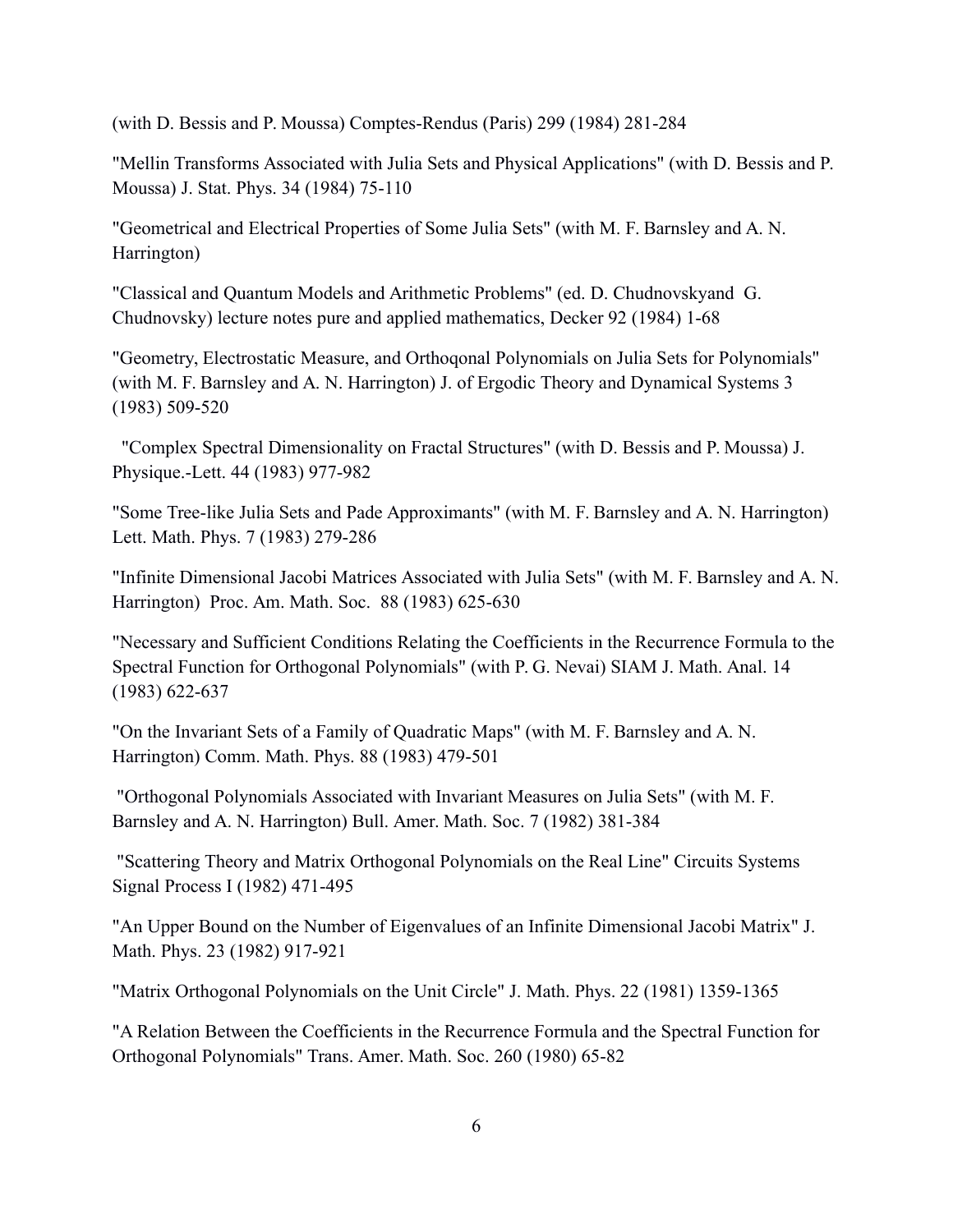"Scattering Theory and Polynomials Orthogonal on the Real Line" (with K. M. Case) Trans. Amer. Math. Soc. 258 (1980) 467-494

"Szego's Theorem on Hankel Determinants" J. Math. Phys. 20 (1979) 484-491

"Scattering Theory and Polynomials Orthogonal on the Unit Circle" (with K. M. Case) J. Math. Phys. 20 (1979) 299-320

"Circadian Rhythm: a Population of Interacting Neurons" (with J. W. Jacklet) Science (1971) 74- 79

# **(b) Accepted for Publication:**

"On Alpert Multiwavelets" (with F. Marcellan) Proc. Amer. Math. Soc. (electronic) (2015) (in press)

# **(c) Submitted for Publication:**

"Polynomials with no zeros on a face of the bidisk" (with P. Iliev and G. Knese)

"Measures for orthogonal polynomials with unbounded recurrence coefficients" (with S. Aptekarev)

"Bernstein-Szego measures, Banach algebras, and scattering theory" (with P. Iliev)

# **REFEREED CONFERENCE PROCEEDINGS:**

"Study of a parameterization of the bivariate trigonometric moment problem" (with Andrew Pangia REU student) submitted

"Parameters associated with bivariate Bernstein-Szego measures on the bi-circle" (with REU student Philip Benge) (invited paper), Complex analysis and Operator Theory 6 (2012), 759-773.

"Orthogonalitty relations for bivariate Bernstein-Szego measures" (with Plamen Iliev and Greg Knese), Contemp Math., 578 (2012) 119-131.

"Two variable defomations or the Chebyshev measure" (with Plamen Iliev), Comtemporary Math 458, (2008), 197-213.

"Asymptotics of q-difference equations"(with S. Garoufalidis) Contemporary Mathematics 410 (2006) 83-114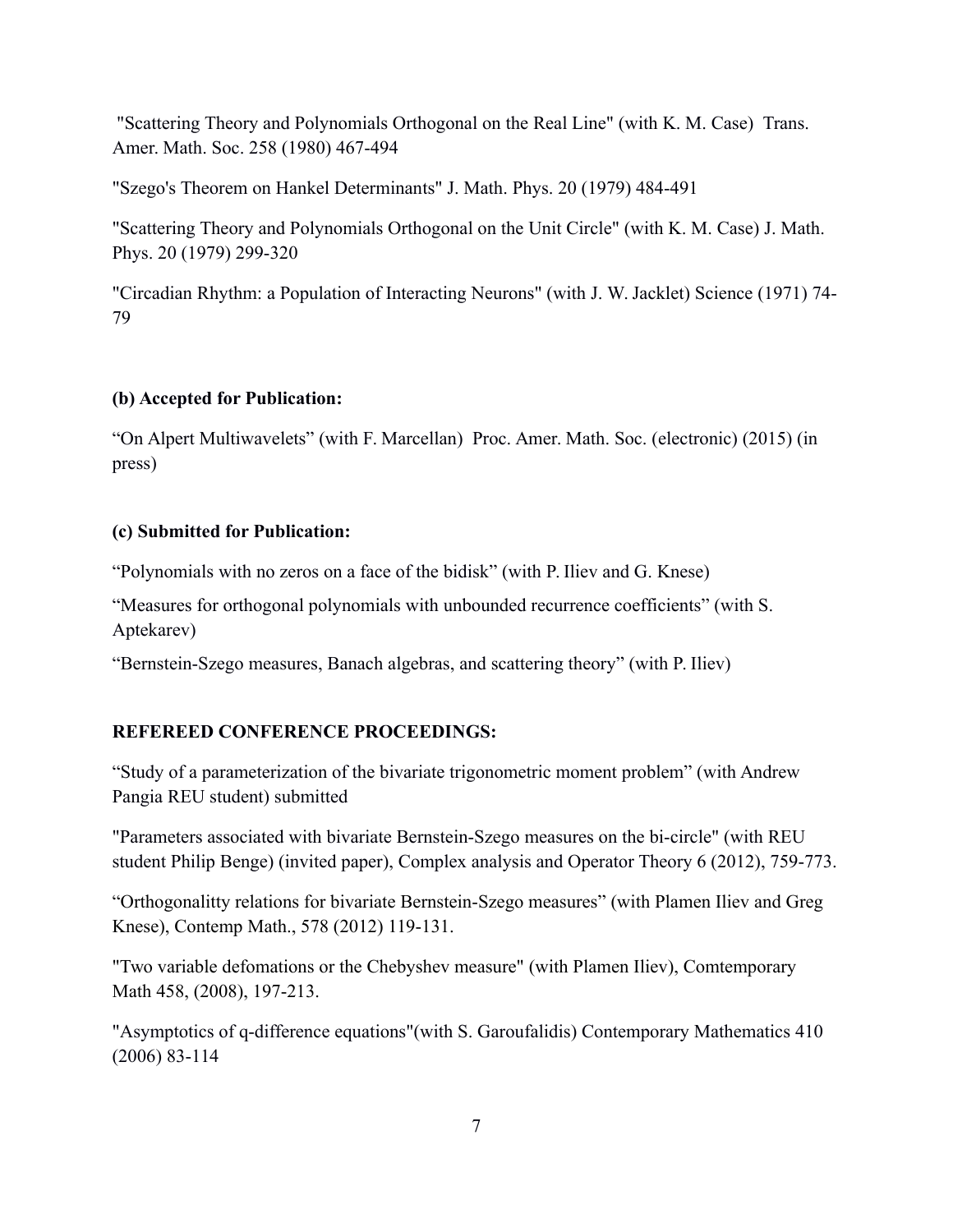"Riemann-Hilbert problems for multiple orthogonal polynomials" (with W. Van Assche and A.B.J. Kuijlaars) NATO ASI proceedings Special Functions 2000: Current Perspectives and Future Directions, Tempe, Arizona, 2000

"Polynomial Orthogonal with Respect to Singular Continuous Measures" Orthogonal Polynomials and their applications, Springer Lecture Notes Vol. 132, 9 32-45

"Iterating Random Maps and Applications" Number Theory and Physics Springer Proceedings in Physics, 47, 209-215

 "An Application of Coxeter Groups to the Construction of Wavelet Bases in R^n" (with D. Hardin and P. Massopust), Lecture Notes in Pure and Applied Math. 157 (1993) 157-196

"Polynomials Orthogonal on the Unit Circle with Random Reflection Coefficients" US-USSR Conference on Approximation. Theory, St. Petersburg, Russia, May 1991, Lecture Notes in Math. vol. 1550 Springer-Verlag

### **NON-REFEREED PUBLICATIONS:**

"Scattering Theory and Orthogonal Polynomials" doctoral dissertation.

"Squeezable, Orthogonal Bases and Adaptive Least Squares" (with G. Donovan and D. Hardin), Wavelet Applications in Signal and Image Processing, Aldroubi, Laine & Unser, editors, SPIE Conf. Proc., San Diego, 1997

"Construction of Two-Dimensional Multiwavelets on a Triangulation" (with G. Donovan, D. Hardin, and B. Kessler) Wavelet Applications in Signal and Image Processing, Laine & Unser, editors, SPIE Conf. Proc., Denver, Vol 2825, p 98-108, 1996

"Fractal Techniques in Image Compression" Proc. Of the ImageTech Conference, 1996

"C0 Spline Wavelets with arbitrary Approximation Order" (with G. Donovan and D. Hardin), Proc. of SPIE, San Diego, Vol. 7195, p 376 (1995) Ed. Laine, Unser

"Families of Compactly Supported Orthogonal Spline Wavelets" Proc. International Conference on Scientific Computing & Modeling 10/95

 "Fractal Functions,Splines, Intertwining Multiresolution Analysis and Wavelets" (with G. Donovan and D. Hardin), Proc. Soc. of Photo-Optical Instrumentation Engineers (SPIE) San Diego Wavelet Applications in Signal and Image Processing II, Vol 2303, 238-256 (1994) Ed. Laine, Unser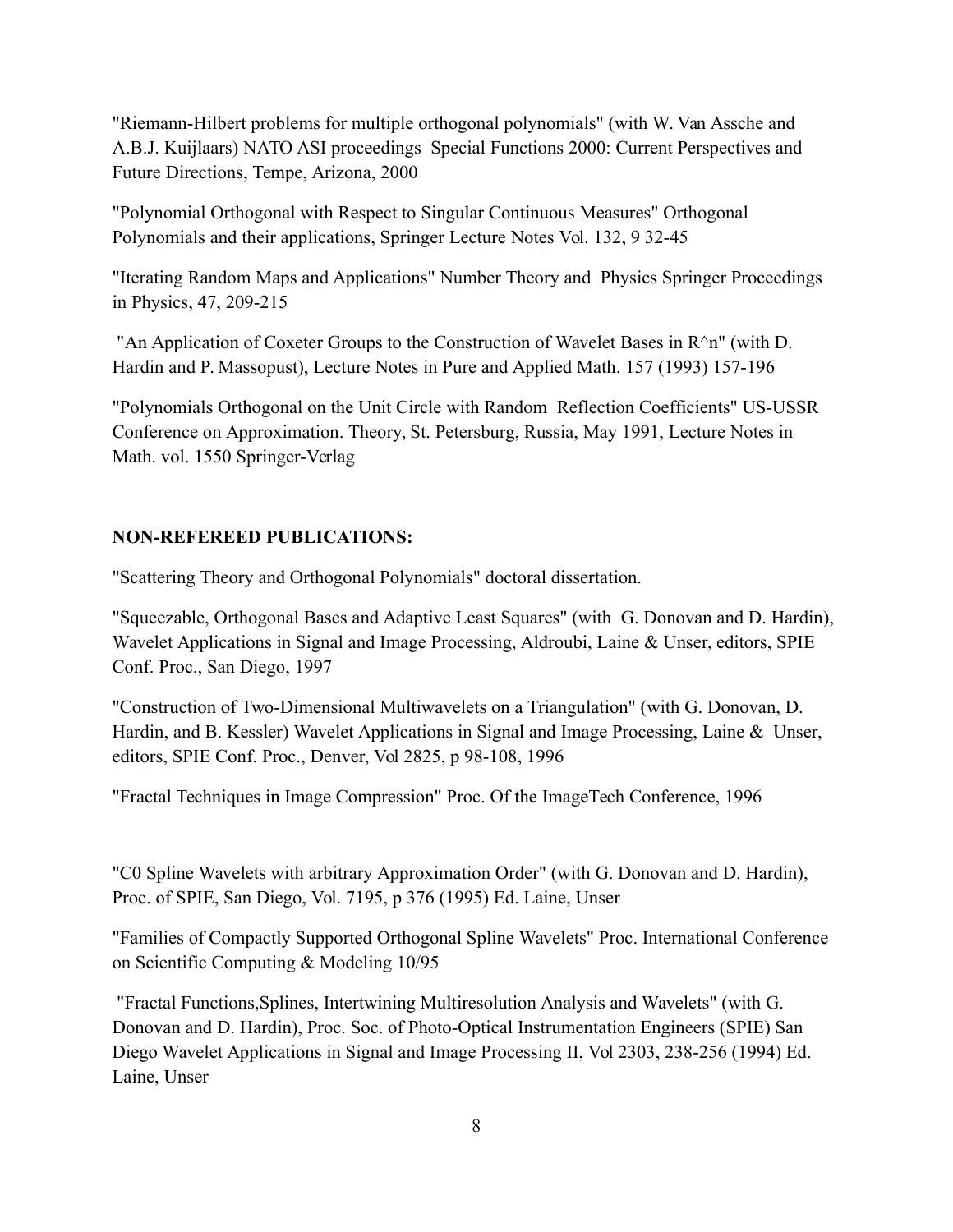### **RESEARCH GRANTS AND CONTRACTS:**

(a) Administered:

Simons Collaborative grant 5yrs \$35000.

N.S.F. Grant DMS-0500641 (with H. Woerdeman) Collaborative Research: Multivariable Moments, Factorizations and other problems in analysis. Summers 04-06

NATO CLG Grant PST 979738 (With A. Aptekarev)

Nato Travel Grant PST EV 978707. (With A Aptekarev) Summer 02

N.S.F Grant DMS-0200219 "Two variable extension and factorization problems with applications to Wavelets", Summers 02-04

N.S.F. Grant DMS-9970613, "Some problems in orthogonal polynomials and wavelets" Summers 99-01

Fulbright Fellowship to France, "The Construction of Spline Multiwavelets in One and Two Dimensions and Applications" Oct-Dec 1996

N.S.F. Grant DMS-9401352, "One and higher dimensional wavelets from fractal interpolation functions" Summers 94-96

N.S.F. French-American Cooperation Travel Grant

Contributing member N.S.F. SCREMS Equipment Grant, P.I. Jack Hale

N.S.F. Grant DMS-9005944, "Orthogonal polynomials" Summers 90-91

N.S.F. Grant DMS-8620079, "Orthogonal polynomials" Summers 1987, 1988

N.S.F. Grant DMS-8401609, "Julia Sets, Orthogonal Polynomials and Almost Periodicity" (with M. F. Barnsley and A. N. Harrington), August 1984

N.S.F. Grant MCS-8203325, "Orthogonal Polynomials, Julia Sets and Invariant Measures" (with A. N. Harrington), Summers 1982 and 1983

N.A.T.O. Postdoctoral Fellowship to study with Professor D. Bessis, Department de Physique Theorique, Centre d'Etudes Nucleaires, Academic Years: 1982, 1983

N.S.F. Grant MCS-8002731, "Scattering Theory and Orthogonal Polynomials" Summers 1980 and 1981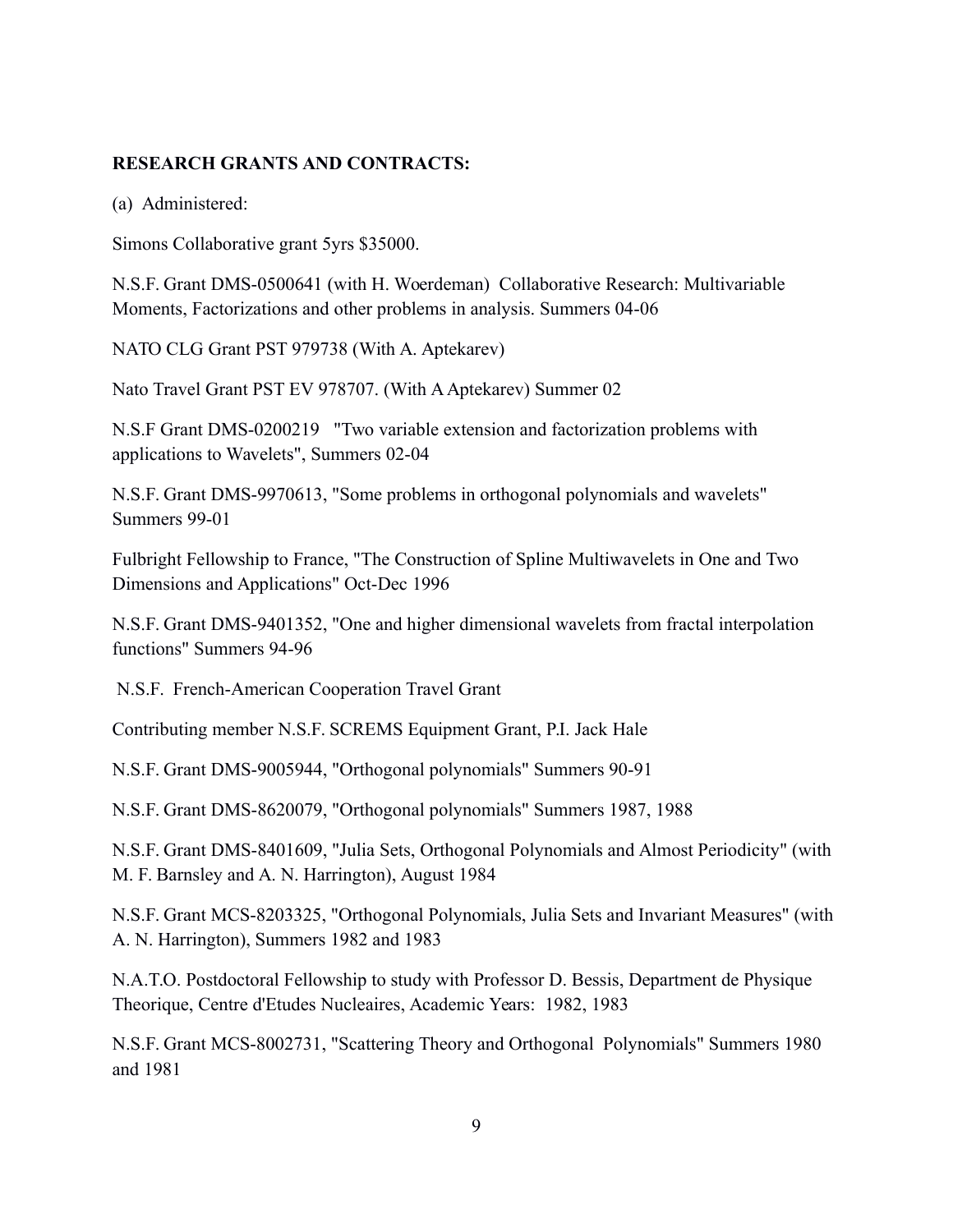Spanish collaboration grant with Francisco Marcellan and Guillermo Lopez

Catedra de Excelencia 6 months research stay at University of Madrid, Carlos III

# **MEETINGS AND SYMPOSIA: (Past 5 years)**

On a separation condition for fractal attractors New Directions in fractal geometry Australian National University, Canberra Australia Nov 25-29 2014. Invited one hour talk.(local expenses covered)

Fejer-Riesz factorization Lemma. Joint Colloq University of New South Wales and University of Sidney. Nov 21 2014, Sydney Australia. (local expenses covered)

Polynomials with no zeros on a face of the bidisk Constructive functions 2014 Nashville Tenn. May 26-30 2014.

On Jacobi matrices with unbounded recurrence coefficients. Random Matrices and Jacobi Operators Institut Mittag-Leffler May 19-23 2014, Stockholm Sweden, Invited 40 minute talk (local expenses covered)

Matrix Orthogonal polynomials and Bivariate Orthogonal polynomials. Conference of the International Linear Algebra Society (ILAS) Providence RI, June 3-7 2013 30 min invited talk

Multiwavelets and Orthogonal polynomials. International Conference on Approximation Theory and Applications City University of Hong Kong Hong Kong May 20-24 2013. Invited 30min talk.(local expenses covered)

Bivariate orthogonal polynomials and factorization (Invited) (all expenses paid), Workshop on Special functions and Orthogonal polynomials Jan 26-27, 2012, University of Granada, Granada, Spain.

The multidimensional bispectral problem, (Invited)(Local expenses covered), Superintegrability, Exact Solvability and Special functions, Cuernavaca Mexico Feb 20-24 2012.

Factorization of bivariate and Multivariate trigonometric polynomials, Math Depart Colloq, University of Madrid Carlos III, Feb 15, 2012.

Bivariate Orthogonal polynomials on the Bi-circle, Approximation Theory Seminar, Math Dept University of Madrid Carlos III, March 7, 2012 (invited) .

Factorization of positive trigonometric polynomials, Approximation Theory seminar, University of Sevilla, March 29, 2012 (invited) (all expenses paid)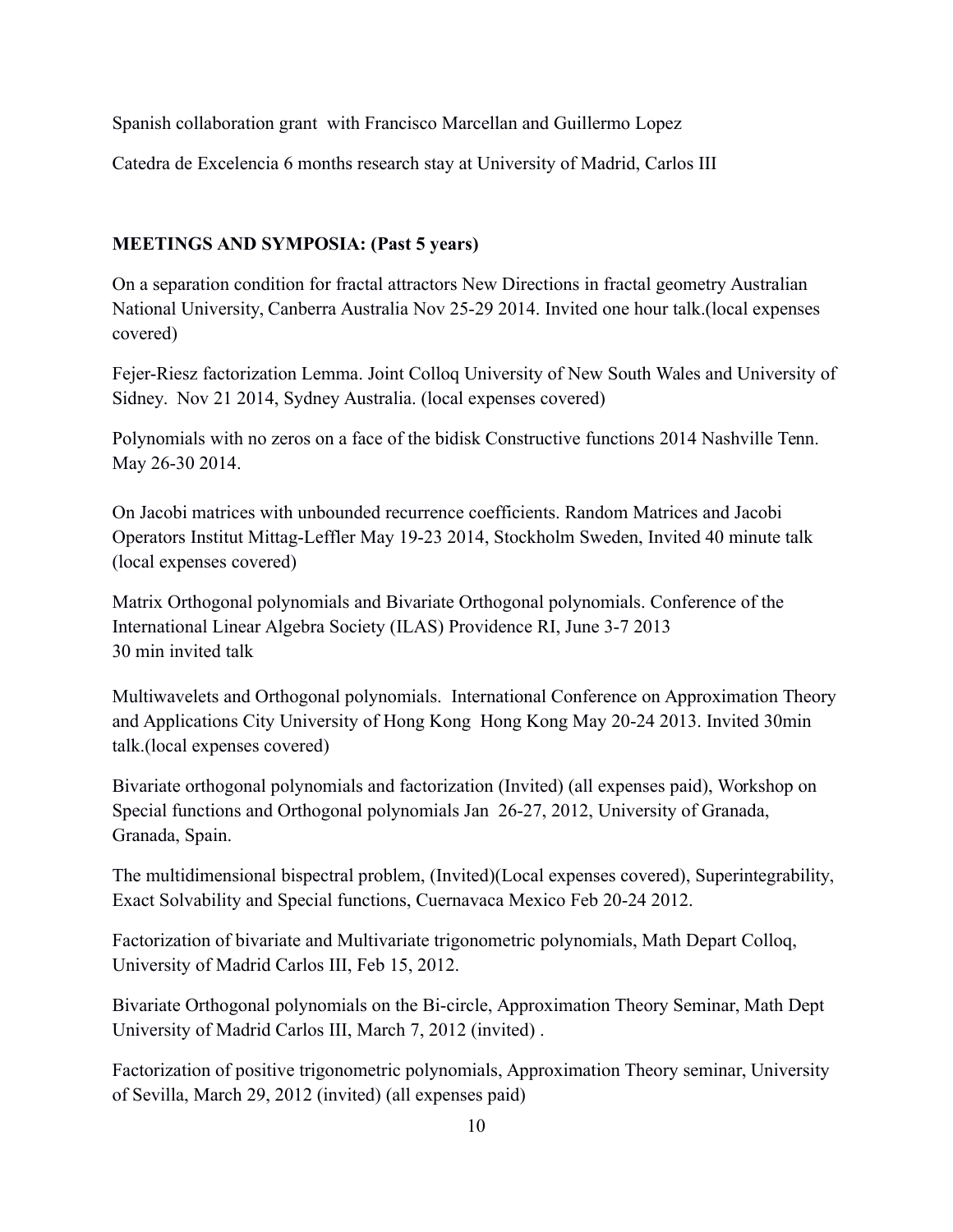Three lectures on Fejer-Riesz Factorization and the structure of Bivariate polynomials on the bicircle,

Minicourse, Math Department, University of Granada May 1-3, 2012.

Bivariate Orthogonal polynomials and factorization (invited) (local expenses paid), Workshop on Potential Theory and Applications, Math Department Szeged University, Szeged Hungary May 28-31, 2012.

On Baxter's difference system (invited)(all expenses paid), Approximation Days, Katholieke University Lueven, July 2-3, 2012.

Bivariate real orthogonal polynomials (contributed)(member Scientific committee). Conference on Orthogonal Polynomials and Special functions, University of Madrid Carlos III Aug 29-Sept 2, 2012.

Orthogonal polynomials and Wavelets, Approximation Theory Seminar, Math Dept University of Madrid Carlos III, Oct 18, 2012

Half hour contributed talk: Gasper's Identity and the Markov Sequence Problem, New perspectives in univariate and multivariate orthogonal polynomials, Banff Conference, Banff, Canada October 2010.

Half hour invited talk: Orthogonal Polynomials and Fourier Coefficients for Bivariate Szego-Bernstein Measures. Jaen conference on Approximation Theory, Jaen, Spain, July 2010.

Contracted asymptotics for Hermite and Miexner polynomials: Colloq talk, Math. Dept University of Madrid Carlos III, Madrid, Spain July 2010.

One hour Plenary talk: Bivariate Bernstein-Szego Measures Functions and Operators 2010 conference

Krakov, Poland, June 2010

Contracted asymptotics for orthogonal polynomials with unbounded recurrence coefficients : GT analysis seminar, March 2009, Atlanta, Georgia

### **ORGANIZATION OF CONFERENCES:**

Co-organizer of 2015 Banff conference on "Orthogonal and multiple orthogonal polynomials"

On scientific committee of "Constructive functions 2014" In honor of Ed Saff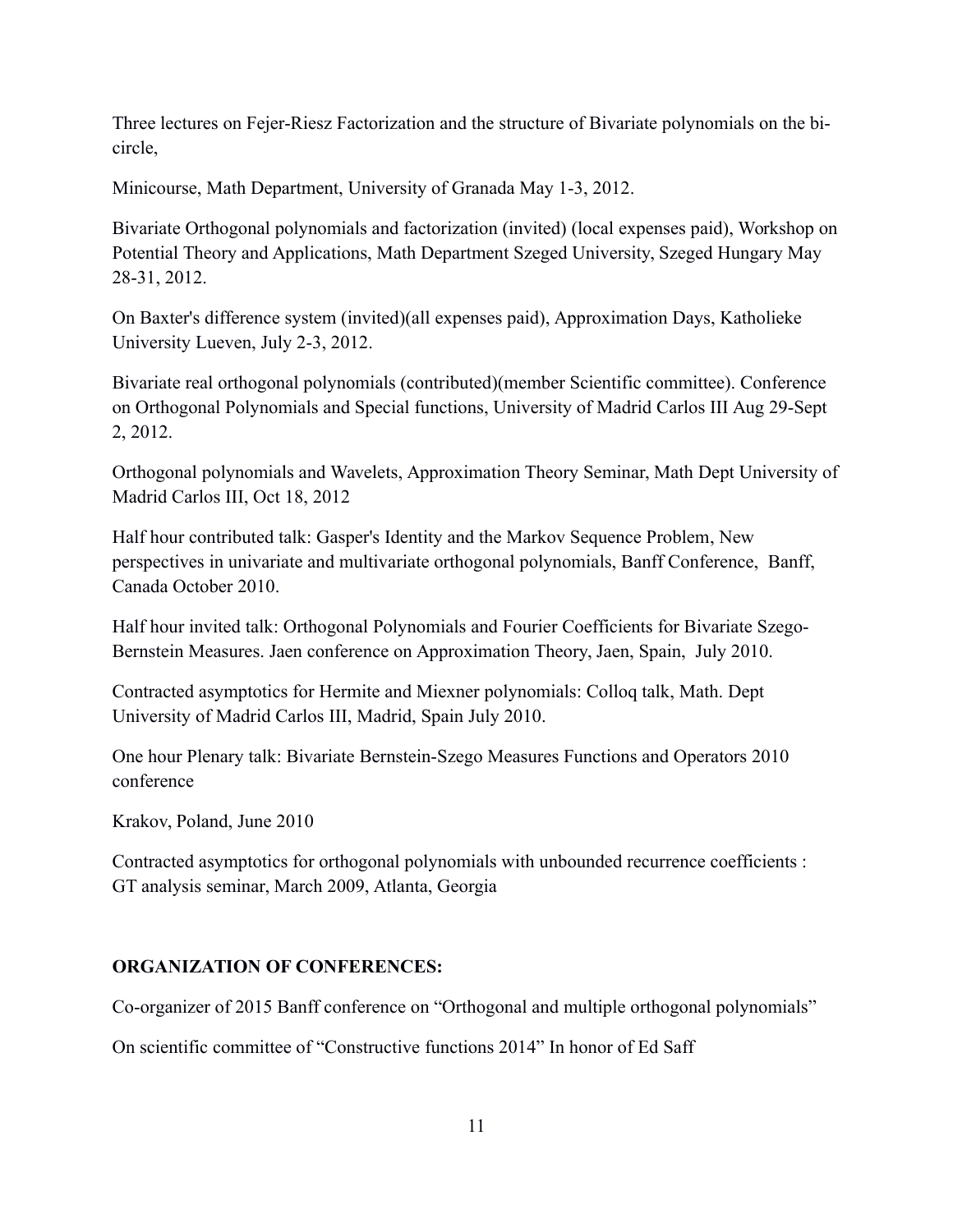Co-organizer of minisymposia on Matrices and Orthogonal Polynomials, International Linear Algebra Society, Providence, June 2013

Co-organizer of minisymposia on Multivariate Orthogonal Polynomials, SIAM Summer meeting, San Diego, July 2013

Member of Scientific committee OPFSA 12

## **STUDENTS SUPERVISED:**

### **Postdocs:**

Antonia Delgado Spring 2008

Karl Deckers Spring Summer 2011

## **Ph.D. Students:**

| Antonia Delgado | degree granted 2006 | University of Madrid Carlos III  |
|-----------------|---------------------|----------------------------------|
| James King      | degree granted 1991 |                                  |
| George Donovan  | degree granted 1995 | NSF Postdoc; Fellow at Princeton |

### **REU Students:**

| <b>Nick Cotton</b> | Summer 2005 |
|--------------------|-------------|
| Carola Conces      | Summer 2008 |
| Philip Benge       | Summer 2010 |
| Harold Wong        | Summer 2011 |
| Andrew Pangia      | Summer 2013 |

## **THESIS COMMITTEES:**